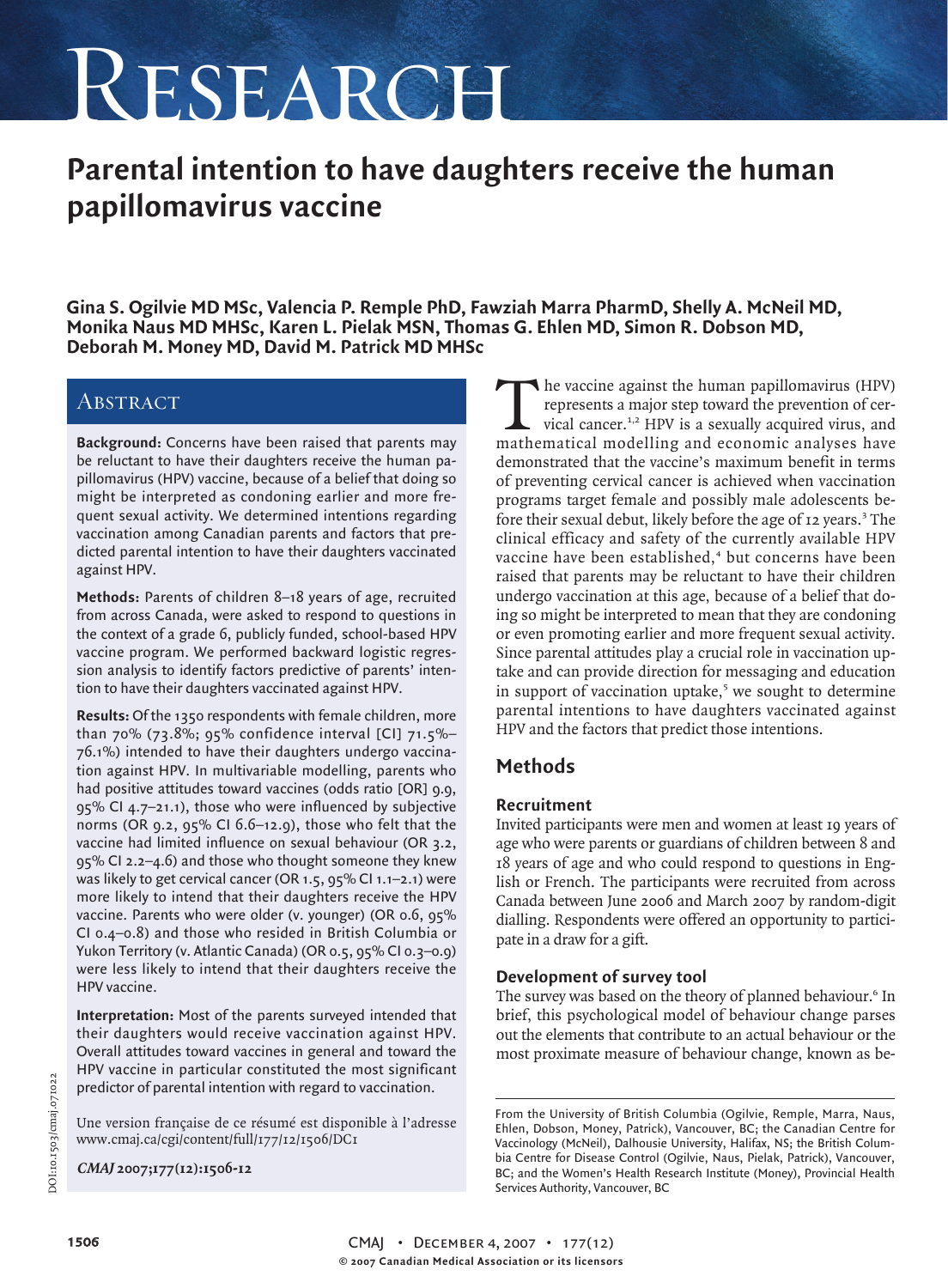haviour intention. The survey tool was developed inductively, with content created through an extensive literature search exploring factors that affect vaccine-related behaviour<sup>4,7-9</sup> and through an elicitation survey of 10 parents to determine the key beliefs and attitudes related to their intention to have a child vaccinated against HPV. A focus group of 10 parents pilot-tested a draft version of the survey, providing feedback on its content, their comprehension and domains of relevance. The final survey was translated into French, and the translation was verified by having the French version backtranslated into English; no significant errors were noted.

For each participant, the following demographic characteristics were assessed: age and sex of the respondent; region of residence; number of children and their sex and age; respondent's education, cultural background and religious affiliation; and household composition (e.g., 1- or 2-parent household). At the start of the survey, each participant was asked about adherence to recommended vaccination schedules for his or her children, about knowledge of cervical cancer and HPV, and about the likelihood that someone the participant knows will get cervical cancer (assessed by means of a 7-point Likert scale, where  $i =$  strongly disagree,  $4 =$  neutral and  $7 =$  strongly agree). One of several trained research interviewers then read a standardized script, providing the participant with information about HPV, the HPV vaccine, the role of HPV in cervical cancer, the nature of HPV transmission and the efficacy of the HPV vaccine. The vaccine description did not use proprietary names, was not product specific and referred to the efficacy of the vaccine against HPV related to cervical cancer and not HPV related to genital warts. The participant was next asked to respond to a series of questions in the context of a grade 6 (students 11–12 years of age), publicly funded, school-based HPV vaccination program, including a question about the intention to have his or her daughter receive the HPV vaccine. The participant was also asked about 4 specific psychological constructs that could predict an intention to vaccinate: attitudes toward vaccines in general and toward the HPV vaccine in particular, subjective norms about HPV vaccination (perceptions of others' recommendations about whether one should have a daughter undergo vaccination), perceived behavioural control over HPV vaccination (perceptions about the relative ease or difficulty of having a daughter vaccinated against HPV) and attitudes toward the influence of HPV vaccination on the sexual behaviour of adolescents. For each construct, 2–6 items were assessed by means of a 7-point Likert scale, as described earlier.

The study received ethics approval from the Behavioural Research Ethics Board at the University of British Columbia.

#### **Sample size**

Previous studies have reported that 70% of parents intend to have their children vaccinated against HPV.<sup>7-9</sup> To generate a national estimate of parental intention with a 95% confidence interval of  $\pm$  3%, at least 896 participants were needed.

#### **Analysis**

We conducted descriptive analyses of demographic characteristics. We calculated mean values for the psychological construct scales and established item reliability for the scales using Cronbach's α, values of at least 0.6 indicating acceptable internal consistency. For scale items, aggregated scores were dichotomized, with a mean value of 4.5 as a cutoff and scores of 4.5 or greater indicating a generally positive value (i.e., a positive attitude, perception of behavioural control or subjective norm). We conducted bivariate analyses to compare the responses of parents who intended to have their daughters vaccinated against HPV with those of parents who did not intend to do so. For these remaining analyses, we defined intention to vaccinate as a response of 5 or greater on the Likert scale to the statement "I intend to have my daughter(s) receive the HPV vaccine (once it becomes available)." Respondents who did not agree with this statement or gave a neutral response were coded as not intending to vaccinate. We included variables that achieved  $p < 0.05$  in a multivariable model to achieve a best-fit model. We performed backward logistic regression analysis to calculate adjusted odds ratios (ORs) to identify the factors predictive of parents' intention to have their daughters vaccinated against HPV.

#### **Results**

Between June 2006 and March 2007, calls were made to a total of 32 834 in-service telephones across Canada. Of the 23 969 homes where an answer was obtained within 4 calls, 3979 had eligible candidates, of whom 2109 (53.0%) consented to participate and 2083 completed the survey. About three-quarters of the respondents were female, and most had no more than 3 children; about half had heard of HPV but only one-quarter knew that the virus is transmitted through sexual contact (Table 1). Of the 1350 (64.8%) respondents with one or more female children, 73.8% (95% CI 71.5%–76.1%) reported that they intended to have their daughters vaccinated against HPV. In different regions of the country, the intention to vaccinate varied, from a low of 62.8% (95% CI 60.2–65.4) in British Columbia and Yukon Territory to a high of 82.6% (95% CI 80.6–84.6) in Atlantic Canada ( $p <$  0.01) (Table 2).

The internal reliability of the psychological constructs was acceptable (Cronbach's  $\alpha \ge 0.6$ ) for the 3 constructs and limited for perceived behavioural control (Table 3). In the bivariate analysis, we found that the intention to vaccinate was associated with age, sex and region of residence of the respondent, household composition, uptake of childhood vaccination, awareness and knowledge of HPV, belief that someone the respondent knew would get cervical cancer, overall attitudes toward vaccines and the HPV vaccine, subjective norms, perceived behavioural control of the decision to vaccinate and perceived influence of vaccination on sexual behaviour (Table 4). Cultural background, education, religious affiliation and role of religious beliefs in daily decisions were not associated with intention to vaccinate. In addition to the variables that were significant in bivariate modelling, we included the role of religion in daily decisions in the multivariable modelling, given perceptions that this variable would have an important role in decision-making related to the HPV vaccine.<sup>10,11</sup> In the multivariable modelling, we found that parents who had positive attitudes toward vaccines in general and the HPV vaccine in particular, those who were influenced by subjective norms,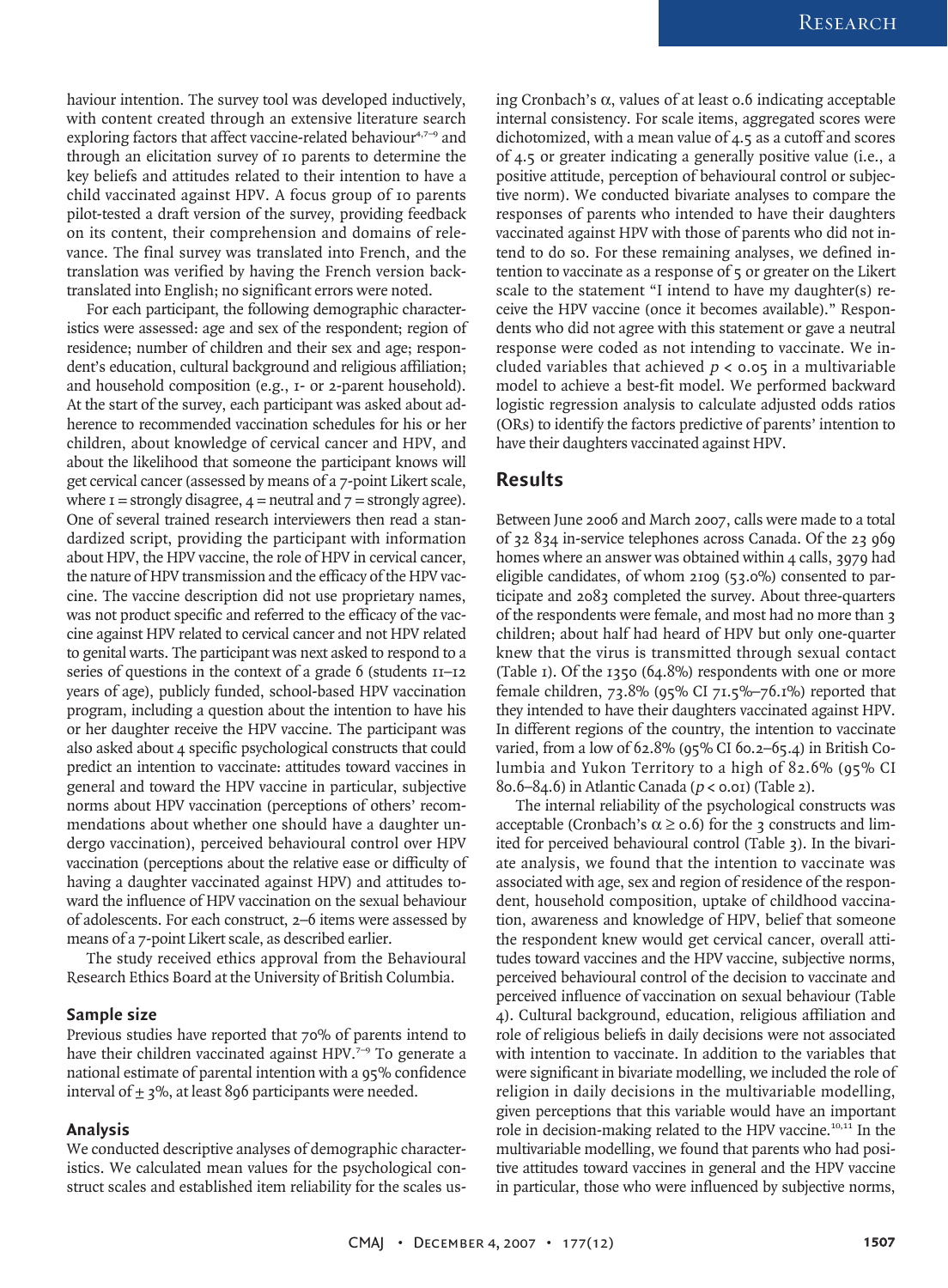those who felt that the vaccine had limited influence on sexual behaviour, those who believed that someone they knew would get cervical cancer, those who were younger, and those residing in Atlantic Canada (v. British Columbia or the Yukon Territory) were significantly more likely to intend that their daughters undergo HPV vaccination (Table 4).

#### **Interpretation**

More than 70% of the parents of girls between the ages of 8 and 18 years who were surveyed in this national study indicated an intention to have their daughters receive the HPV vaccine in school-based, publicly funded vaccination programs for girls 11 and 12 years of age. This estimate, although consistent with published international estimates, $7,9,11-14$  is probably conservative, because parents who reported that they were "neutral" on the issue of having their daughters receive the vaccine were coded in our analysis as not intending to vaccinate. The strongest predictor of parental intention to vaccinate was parental attitudes toward vaccines in general and toward the HPV vaccine in particular. Recommendations in favour of HPV vaccination from health care professionals (physicians in particular), family and friends, and community leaders also constituted an important predictor of parental in-

| <b>Table 1:</b> Baseline characteristics, knowledge and attitudes of study participants ( $n = 2083$ ) |                               |                                       |                            |
|--------------------------------------------------------------------------------------------------------|-------------------------------|---------------------------------------|----------------------------|
| Characteristic                                                                                         | No. $(\%)$ of<br>participants | Characteristic                        | No. (%) of<br>participants |
| Age, yr                                                                                                |                               | Religious affiliation                 |                            |
| 19-29                                                                                                  | (1.9)<br>40                   | None                                  | 414 (19.9)                 |
| $30 - 39$                                                                                              | 619 (29.7)                    | Catholic Christian                    | 684 (32.8)                 |
| $40 - 49$                                                                                              | 1140 (54.7)                   | <b>Protestant Christian</b>           | 360 (17.3)                 |
| $50 - 59$                                                                                              | 249 (12.0)                    | Muslim                                | 39<br>(1.9)                |
| $\geq 60$                                                                                              | (0.9)<br>18                   | Jewish                                | 22<br>(1.1)                |
| Data missing                                                                                           | 17<br>(0.8)                   | Other                                 | 552 (26.5)                 |
| Region of residence                                                                                    |                               | Data missing                          | 12(0.6)                    |
| British Columbia or Yukon Territory                                                                    | 407 (19.5)                    | Religion guides daily decisions       |                            |
| Prairie provinces (Alberta, Saskatchewan,                                                              |                               | <b>Disagree</b>                       | 504 (24.2)                 |
| Manitoba), Nunavut or Northwest Territories                                                            | 402 (19.3)                    | Agree                                 | 1035 (49.7)                |
| Ontario                                                                                                | 675 (32.4)                    | Data missing                          | 544 (26.1)                 |
| <b>Ouebec</b>                                                                                          | 343 (16.5)                    | Children received childhood vaccines  |                            |
| Atlantic Canada                                                                                        | 203<br>(9.7)                  | No                                    | 14(0.7)                    |
| Data missing                                                                                           | 53<br>(2.5)                   | Some or all                           | 2061 (98.9)                |
| Sex                                                                                                    |                               | Data missing                          | 8<br>(0.4)                 |
| Male                                                                                                   | 493 (23.7)                    | Ever heard of HPV                     |                            |
| Female                                                                                                 | 1530 (73.5)                   | <b>No</b>                             | 971 (46.6)                 |
| Data missing                                                                                           | 60<br>(2.9)                   | Yes                                   | 1108 (53.2)                |
| Cultural background (self-identified)                                                                  |                               | Data missing                          | 4(0.2)                     |
| White                                                                                                  | 1738 (83.4)                   | Knowledge of HPV transmission         |                            |
| Aboriginal                                                                                             | 47<br>(2.3)                   | <b>No</b>                             | 1520 (73.0)                |
| Other                                                                                                  | 298 (14.3)                    | Yes                                   | 563 (27.0)                 |
| <b>Educational level</b>                                                                               |                               | Ever received a diagnosis of cancer   |                            |
| High school diploma or less                                                                            | 558 (26.8)                    | No                                    | 1955 (93.9)                |
| More than high school diploma                                                                          | 1525 (73.2)                   | Yes                                   | 127(6.1)                   |
| No. of children                                                                                        |                               | Missing                               | 1 (< 0.1)                  |
| $\mathbf{1}$                                                                                           | 891 (42.8)                    | Know anyone who has had cancer        |                            |
| >1                                                                                                     | 1184 (56.8)                   | <b>No</b>                             | 211 (10.1)                 |
| Data missing                                                                                           | 8<br>(0.4)                    | Yes                                   | 1867 (89.6)                |
| Household composition                                                                                  |                               | Data missing                          | 5(0.2)                     |
| Single parent                                                                                          | 359 (17.2)                    | Likely that someone you know will get |                            |
| 2 parents                                                                                              | 1555 (74.7)                   | cancer of cervix in her lifetime      |                            |
| Guardian, extended, blended                                                                            | 145<br>(7.0)                  | <b>No</b>                             | 617 (29.6)                 |
| Data missing                                                                                           | 24<br>(1.2)                   | Yes                                   | 1466 (70.4)                |

Note: HPV = human papillomavirus.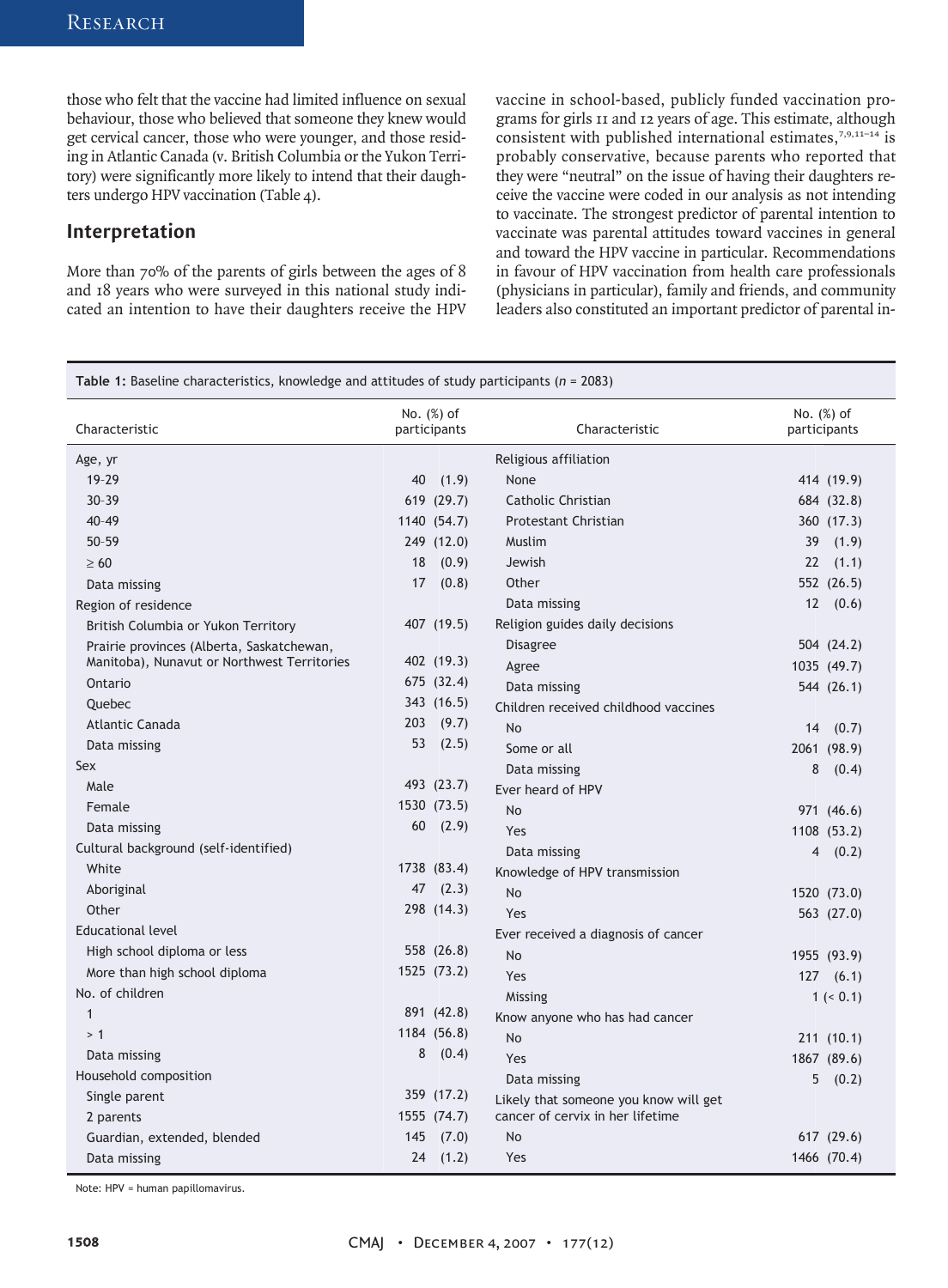#### **Table 2:** Regional representation and crude estimates of parental intention to have daughters receive HPV vaccine

| Region of Canada                                       | % of sample (no.) | % of population* | Parental intention to have daughters<br>receive HPV vaccine (95% CI) <sup>+</sup> |
|--------------------------------------------------------|-------------------|------------------|-----------------------------------------------------------------------------------|
| British Columbia or Yukon Territory                    | 19.5 (407)        | 13.3             | $62.8(60.2-65.4)$                                                                 |
| Prairie provinces, Nunavut or<br>Northwest Territories | 19.3 (402)        | 17.0             | 77.4 (75.2-79.6)                                                                  |
|                                                        |                   |                  |                                                                                   |
| Ontario                                                | 32.4 (675)        | 38.9             | 75.3 (73.0-77.6)                                                                  |
| Quebec                                                 | 16.5(343)         | 23.5             | $77.5(75.3-79.7)$                                                                 |
| Atlantic Canada                                        | 9.7(203)          | 7.3              | 82.6 (80.6-84.6)                                                                  |
| Overall                                                |                   |                  | 73.8 (71.5-76.1)                                                                  |

Note: HPV = human papillomavirus, CI = confidence interval.

\*According to data from Statistics Canada for 2005.17

†Estimates and 95% CIs are based on responses from the 1350 participants who had female offspring.

| Table 3: Results of psychological construct scales                                        |                  |                       |  |
|-------------------------------------------------------------------------------------------|------------------|-----------------------|--|
| Attitude or norm                                                                          | Mean score* (SD) | Cronbach's $\alpha$ + |  |
| Attitudes toward vaccines in general and the HPV vaccine in particular<br>$(n = 2021)$    |                  |                       |  |
| Childhood vaccines are beneficial                                                         | 6.2(1.1)         |                       |  |
| HPV vaccine is beneficial for girls                                                       | 6.0(1.3)         |                       |  |
| HPV vaccine is beneficial for boys                                                        | 5.8(1.4)         |                       |  |
| Cervical cancer is a serious illness                                                      | 6.7(0.7)         |                       |  |
| HPV vaccine is effective in preventing cervical cancer                                    | 5.4(1.2)         |                       |  |
| HPV vaccine is safe                                                                       | 4.6(1.1)         |                       |  |
| Overall                                                                                   | 5.8(0.8)         | 0.8                   |  |
| Subjective norms ( $n = 1546$ )                                                           |                  |                       |  |
| Physician's recommendation to vaccinate is influential                                    | 6.2(1.4)         |                       |  |
| Public health nurse's recommendation to vaccinate is influential                          | 5.7(1.6)         |                       |  |
| Recommendations of friends or family to vaccinate are influential                         | 4.8 $(1.7)$      |                       |  |
| Teacher's or principal's recommendation to vaccinate is influential                       | 4.6(1.7)         |                       |  |
| Spiritual leader's recommendation to vaccinate is influential                             | 4.1(1.9)         |                       |  |
| Overall                                                                                   | 5.1(1.4)         | 0.9                   |  |
| Direct perceived behavioural control ( $n = 2072$ )                                       |                  |                       |  |
| Respondent is confident that he or she could have children receive<br>vaccine             | 6.0(1.1)         |                       |  |
| Decision to have child undergo vaccination is within parent's control                     | 5.8(1.7)         |                       |  |
| Overall                                                                                   | 5.9(1.1)         | 0.3                   |  |
| Attitudes toward influence of HPV vaccine on sexual behaviour ( $n = 2062$ )              |                  |                       |  |
| Important that children be vaccinated against HPV before sexual debut                     | 5.9(1.4)         |                       |  |
| HPV vaccine will not make children sexually active at an earlier age                      | 5.8(1.6)         |                       |  |
| Adolescents who receive the HPV vaccine will not be encouraged<br>to engage in unsafe sex | 5.5(1.7)         |                       |  |
| Adolescents who receive HPV vaccine will not have a higher number<br>of sexual partners   | 5.7(1.5)         |                       |  |
| Adolescents who practise safe sex will avoid HPV acquisition                              | 4.2(1.9)         |                       |  |
| Overall                                                                                   | 5.4(1.0)         | 0.6                   |  |

Note: HPV = human papillomavirus, SD = standard deviation.

\*Responses relate to a 7-point Likert scale.

<sup>†</sup>Item reliability for the psychological construct scales was established by means of Cronbach's α, where a value of at least 0.6 indicates acceptable internal consistency.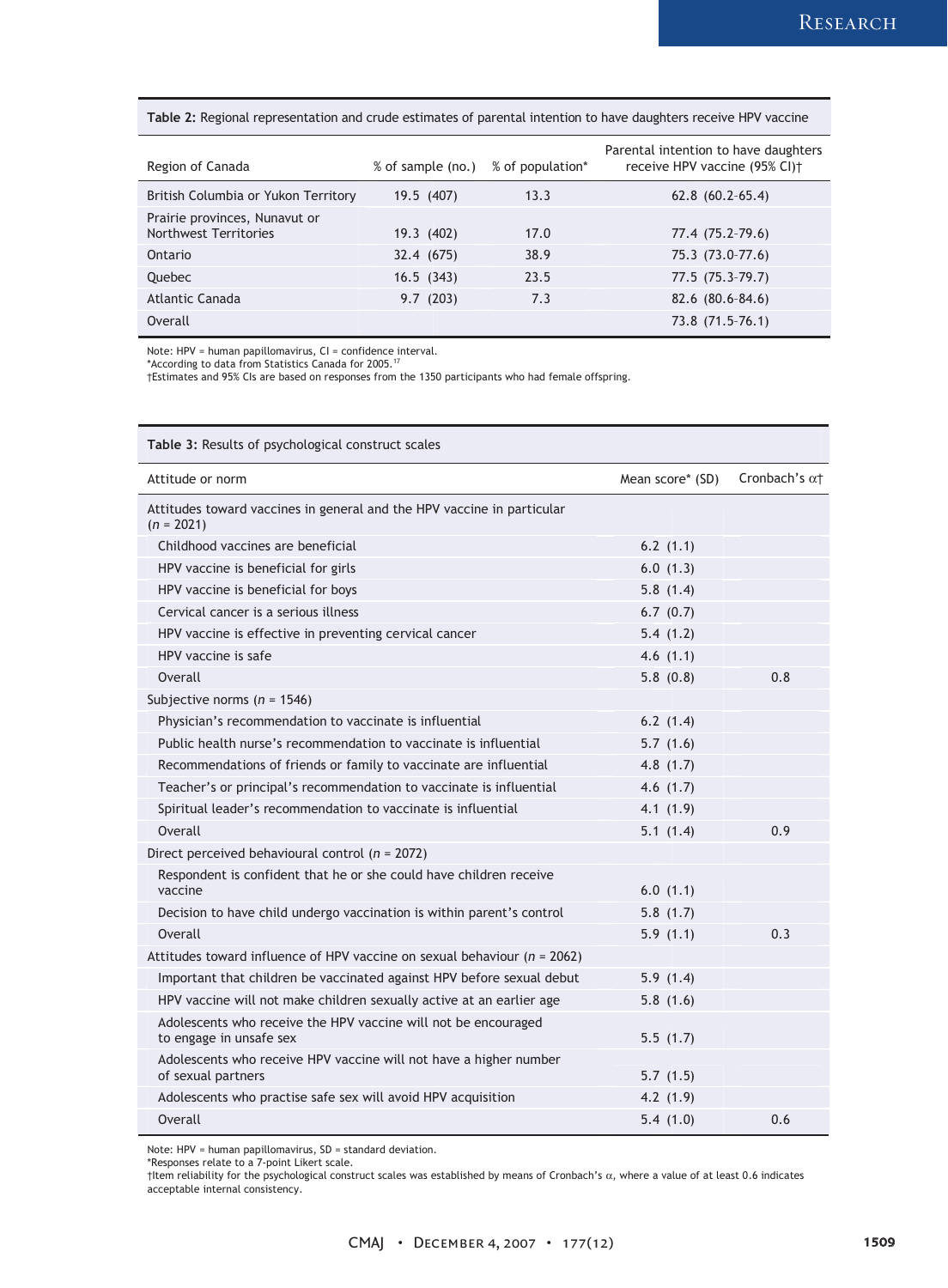tention to vaccinate. In contrast, cultural background, education, religious affiliation and role of religious beliefs in daily decisions, all of which might be expected to influence such decisions, were not associated with parental intention to vaccinate.

Just over 20% of the parents of girls (285/1350) expressed concerns about the influence of the HPV vaccine on sexual behaviour. Along with parental age, such concerns represented a significant predictor of the intention to vaccinate. This finding may be related to different attitudes among younger versus older parents regarding the implications of sexual health initiatives on the sexual behaviours of youth. Parents need reassurance that sexual health initiatives and receipt of a vaccine for a sexually acquired virus that causes cancer is unlikely to promote unsafe sexual activity.<sup>15,16</sup>

Intention to vaccinate varies by region, from about 63% in British Columbia or the Yukon Territory to over 80% in Atlantic Canada (Table 2).<sup>17</sup> Regional variations in vaccination rates are not unusual, $18,19$  although childhood vaccination rates in British Columbia are comparable to those in other provinces where such assessments are conducted. These findings could be due in part to the dynamic backdrop of the marketing of the HPV vaccine Gardasil (Merck) in North America in the past year.<sup>20</sup> However, our analysis did not reveal any significant difference in intention to vaccinate with the HPV vaccine between parents recruited in the first half of the study and those recruited in the latter half (data not shown), and knowledge of HPV was included in the multivariable modelling. Further assessment is required to understand the reasons underpinning the difference in parental at-

**Table 4:** Bivariate and multivariable analysis of predictors of intention to have daughters receive the HPV vaccine (part 1)

| Characteristic                                                | No. (%) with intention<br>to vaccinate | Unadjusted odds ratio<br>(95% CI) | Adjusted odds ratio* (95% CI)<br>$n = 1269$ |
|---------------------------------------------------------------|----------------------------------------|-----------------------------------|---------------------------------------------|
| Age, yr                                                       | $n = 1341$                             |                                   |                                             |
| $\leq$ 39                                                     | 339 (80.3)                             | 1.0                               | 1.0                                         |
| > 40                                                          | 652 (70.9)                             | $0.6$ $(0.5-0.8)$ <sup>+</sup>    | $0.6$ $(0.4-0.8)$                           |
| Region of residence                                           | $n = 1324$                             |                                   |                                             |
| British Columbia or Yukon Territory                           | 169 (62.8)                             | $0.4$ $(0.2-0.6)$ <sup>+</sup>    | $0.5(0.3-0.9)$                              |
| Prairie provinces, Nunavut or Northwest<br><b>Territories</b> | 205 (77.4)                             | $0.7$ $(0.4-1.2)$                 | $1.5(0.8-2.8)$                              |
| Ontario                                                       | 324 (75.3)                             | $0.6$ $(0.4-1.0)$                 | $1.3$ $(0.7-2.3)$                           |
| Quebec                                                        | 172 (77.5)                             | $0.7$ $(0.4-1.2)$                 | $1.6$ $(0.8-3.1)$                           |
| Atlantic Canada                                               | 114 (82.6)                             | 1.0                               | 1.0                                         |
| Sex                                                           | $n = 1308$                             |                                   |                                             |
| Male                                                          | 299 (68.6)                             | 1.0                               |                                             |
| Female                                                        | 759 (75.2)                             | $1.4(1.0-1.8)$                    |                                             |
| Cultural background                                           | $n = 1350$                             |                                   |                                             |
| White                                                         | 845 (74.4)                             | 1.0                               |                                             |
| Aboriginal                                                    | 23(79.3)                               | $1.3(0.5-3.3)$                    |                                             |
| Other                                                         | 128 (68.8)                             | $0.8$ $(0.5-1.1)$                 |                                             |
| <b>Education level</b>                                        | $n = 1350$                             |                                   |                                             |
| High school diploma or less                                   | 265 (76.8)                             | 1.0                               |                                             |
| More than high school diploma                                 | 731 (72.7)                             | $0.8$ $(0.6-1.0)$                 |                                             |
| No. of children                                               | $n = 1344$                             |                                   |                                             |
| $\mathbf{1}$                                                  | 334 (75.6)                             | 1.0                               |                                             |
| >1                                                            | 660 (73.2)                             | $0.9(0.7-1.1)$                    |                                             |
| Household composition                                         | $n = 1338$                             |                                   |                                             |
| 2 parents                                                     | 741 (72.5)                             | 1.0                               |                                             |
| Not 2 parents                                                 | 250 (79.1)                             | $1.4(1.1-1.9)$                    |                                             |
| Religious affiliation                                         | $n = 1350$                             |                                   |                                             |
| None                                                          | 196 (75.4)                             | 1.0                               |                                             |
| Any                                                           | 800 (73.4)                             | $0.9$ $(0.7-1.2)$                 |                                             |
| Religion guides daily decisions                               | $n = 1350$                             |                                   |                                             |
| Disagree                                                      | 509 (74.9)                             | 1.0                               |                                             |
| Agree                                                         | 487 (72.7)                             | $0.9$ $(0.7-1.1)$                 |                                             |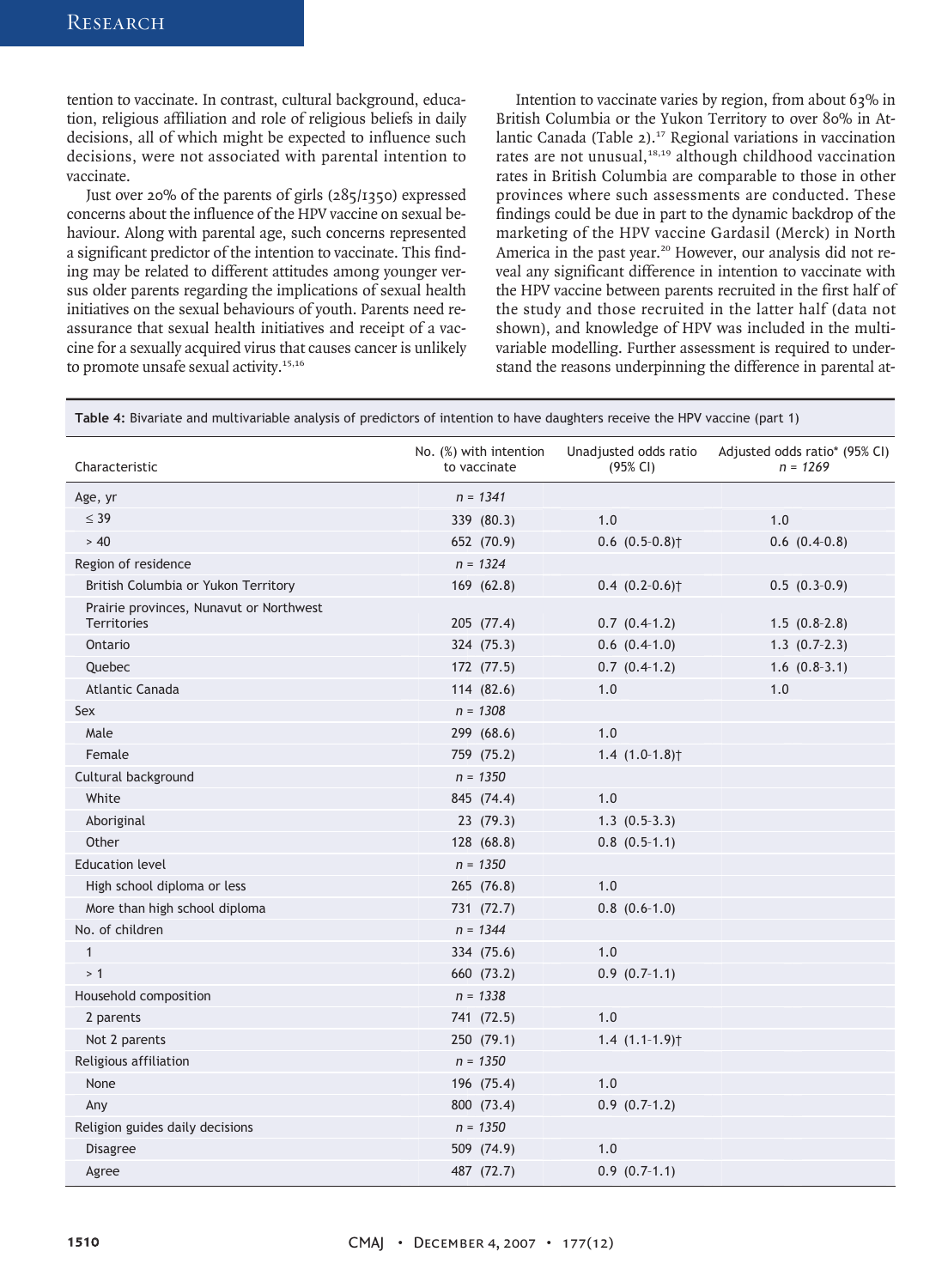titudes toward the HPV vaccine in British Columbia and the Yukon Territory compared with Atlantic Canada.

There were some limitations to our study. We used a random-digit dialling method, which can result in a recruitment bias toward more educated individuals<sup>21</sup> and may underrecruit participants from rural or remote regions. In addition, the response rate (about  $55\%$ ) was slightly less than that reported by others; however, given the large sample size in our study, this likely does not represent a threat to the validity of the findings. The internal consistency of one scale item, perceived behavioural control, was poor (Cronbach's  $\alpha = 0.3$ ) (Table 3). However, this scale just achieved significance in the bivariate analysis and was not significant in the multivariable modelling. In contrast, the scales that were highly significant in the multivariable modelling were also highly internally consistent. In addition, there was overrepresentation of respondents from some regions (Atlantic Canada, Prairie provinces, and British Columbia or the Yukon Territory) and underrepresentation of respondents from the other regions, relative to their representation in the national population (Table 2). Regardless, given the relatively narrow confidence intervals for the estimates of intended vaccination uptake in these regions, our study provides precise estimates of intended vaccination rates in these areas. Despite these limitations, our findings are consistent with existing international literature, including our observation that most parents intend to have their daughters receive the HPV vaccine<sup>13</sup> and our findings as to key predictors of intention to vaccinate.<sup>11,12,14,22,23</sup>

The HPV vaccine is an important element in efforts to prevent cervical cancer in Canada. Recent funding announce-

| Characteristic                                         | No. (%) with intention<br>to vaccinate | Unadjusted odds ratio<br>(95% CI) | Adjusted odds ratio* (95% CI)<br>$n = 1269$ |
|--------------------------------------------------------|----------------------------------------|-----------------------------------|---------------------------------------------|
| Children have received childhood vaccines              | $n = 1344$                             |                                   |                                             |
| <b>No</b>                                              | 1(9.1)                                 | 1.0                               |                                             |
| Some or all                                            | 992 (74.4)                             | 29.0 (3.7-228.0) <sup>†</sup>     |                                             |
| Ever heard of HPV                                      | $n = 1348$                             |                                   |                                             |
| <b>No</b>                                              | 420 (69.4)                             | 1.0                               |                                             |
| Yes                                                    | 575 (77.4)                             | $1.5(1.2-1.9)$                    |                                             |
| Knowledge of HPV transmission                          | $n = 1350$                             |                                   |                                             |
| <b>No</b>                                              | 699 (71.7)                             | 1.0                               |                                             |
| Yes                                                    | 297 (79.2)                             | $1.5$ $(1.1-2.0)$ <sup>+</sup>    |                                             |
| Ever received a diagnosis of cancer                    | $n = 1350$                             |                                   |                                             |
| <b>No</b>                                              | 936 (73.5)                             | 1.0                               |                                             |
| Yes                                                    | 60 (77.9)                              | $1.3(0.7-2.2)$                    |                                             |
| Know anyone who has had cancer                         | $n = 1348$                             |                                   |                                             |
| No                                                     | 92 (71.9)                              | 1.0                               |                                             |
| Yes                                                    | 903 (74.0)                             | $1.1 (0.7-1.7)$                   |                                             |
| Likely that someone you know will get cancer of cervix | $n = 1350$                             |                                   |                                             |
| <b>No</b>                                              | 264 (64.7)                             | 1.0                               | 1.0                                         |
| Yes                                                    | 732 (77.7)                             | $1.9(1.5-2.5)$                    | $1.5(1.1-2.1)$                              |
| Attitudes toward vaccines and HPV vaccine              | $n = 1350$                             |                                   |                                             |
| Negative                                               | 10(10.1)                               | 1.0                               | 1.0                                         |
| Positive                                               | 986 (78.8)                             | 33.2 (17.0-64.6) <sup>†</sup>     | $9.9(4.7-21.1)$                             |
| Subjective norms                                       | $n = 1349$                             |                                   |                                             |
| Not influential                                        | 162 (39.7)                             | 1.0                               | 1.0                                         |
| Influential                                            | 833 (88.5)                             | 11.7 $(8.8-15.5)$                 | $9.2(6.6-12.9)$                             |
| Perceived behavioural control                          | $n = 1349$                             |                                   |                                             |
| Not able to control                                    | 145(66.2)                              | 1.0                               |                                             |
| Able to control                                        | 850 (75.2)                             | $1.6$ $(1.1-2.1)$                 |                                             |
| Perceived influence of vaccine on sexual behaviour     | $n = 1350$                             |                                   |                                             |
| Negative influence                                     | 144 (50.5)                             | 1.0                               | 1.0                                         |
| Limited influence                                      | 852 (80.0)                             | $3.9(3.0-5.2)$                    | $3.2$ $(2.2-4.6)$                           |